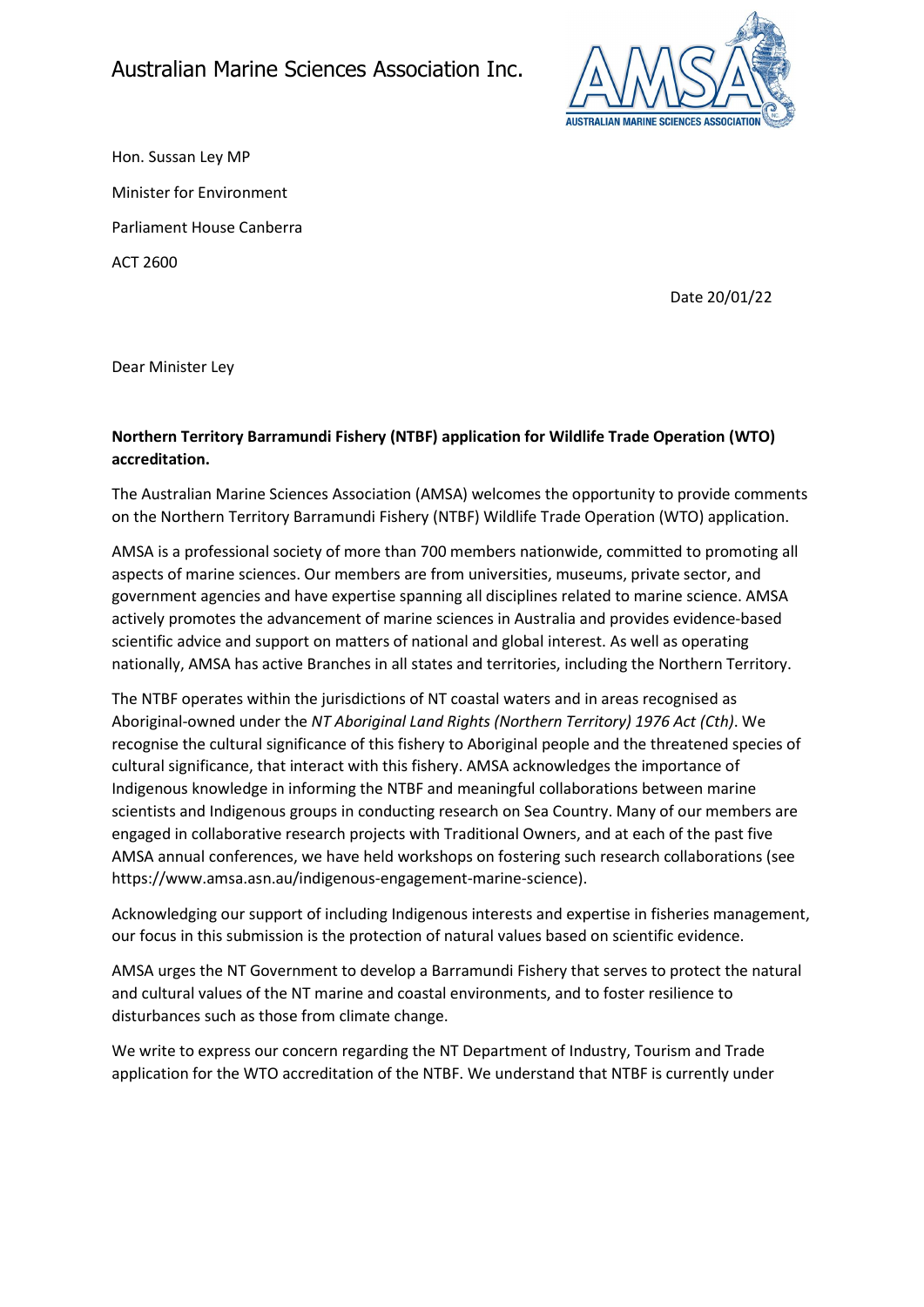review by the NT Government and its management is likely to change substantially because of this, potential changes to the NT Fisheries Act, and changes implemented under the Blue Mud Bay Action Plan.

AMSA has the following recommendations, further supported in the main body of the submission:

## 1) The NTBF is not given accreditation for WTO

The current mortality of TEPS in the NTBF is unacceptable. Significant management and monitoring changes are required to be implemented immediately to ensure TEPS interactions are minimised. Management should apply the best available science and be conservative in the absence of evidence. Improvements to the fishery should include developing the knowledge of commercial operators with educational programs on TEPS to reduce interactions, improve stewardship, and improve data collection. Furthermore, research on critical knowledge gaps for TEPS to inform sustainable practice is required.

## 2) Observer-effort and surveillance monitoring of this fishery is improved

The observer coverage of this fishery is reportedly sparse. There are likely discrepancies (underreporting) in actual and reported TEPS interactions and therefore low confidence in the data presented. We suggest observer-effort or video surveillance be significantly increased to enable a more robust understanding of TEPS interactions and mortality rates.

## 3) Harvest Strategy

Understanding the NTBF review is underway, it is expected that the Harvest Strategy resulting from this process will comprise conditions that are robust and sustainable (ecologically, socially, and financially) and provide equity across the various sectors. With an improved management framework, a WTO application could be reconsidered to enable sustainable international trade.

We are grateful for the opportunity to comment on the application and would be available to discuss our submission as need be.

Regards

Rach Ryland

Dr Rachel Przeslawski, AMSA President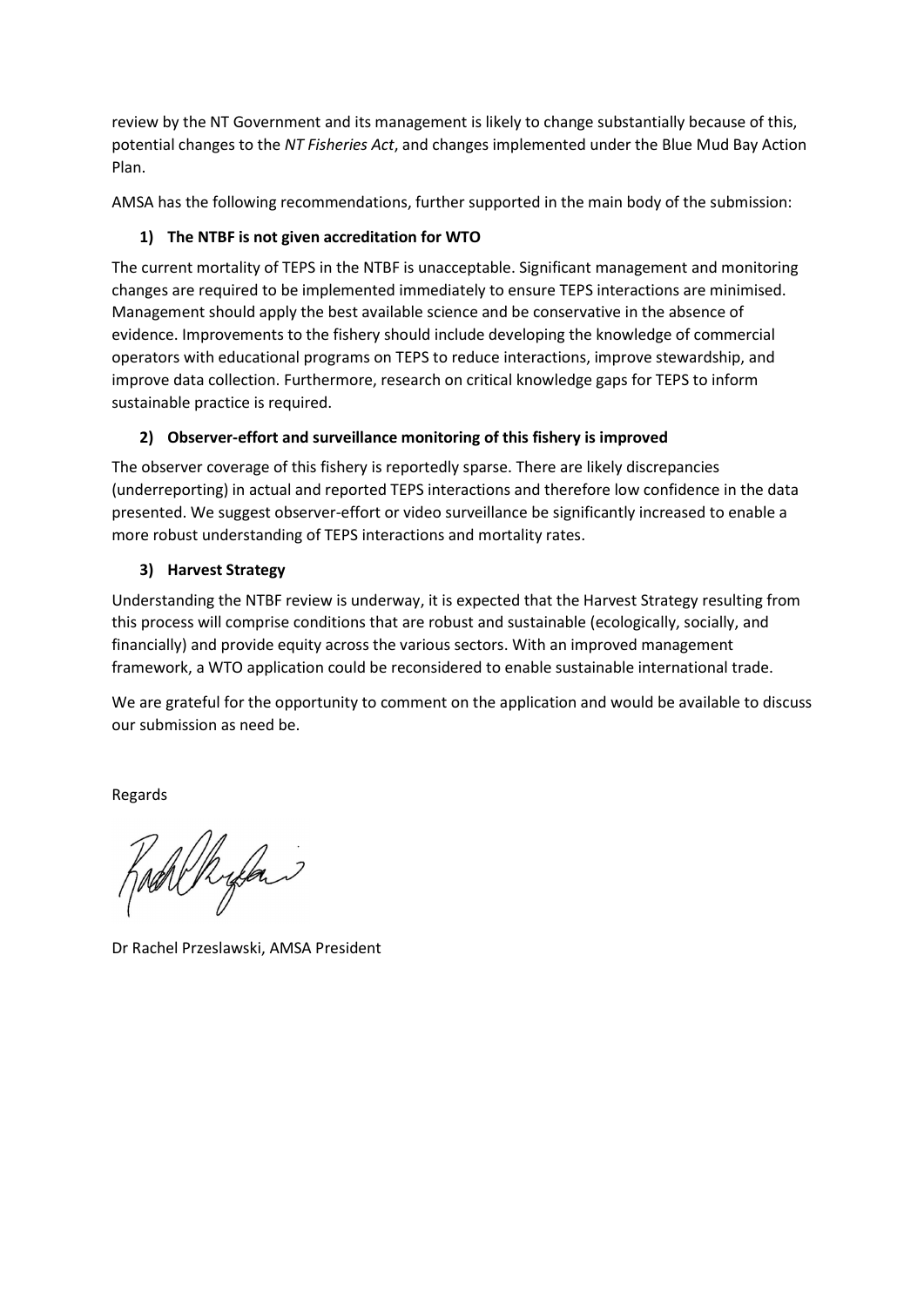## Submission Details for Northern Territory Barramundi Fishery (NTBF) application for Wildlife Trade Operation (WTO) accreditation.

The NTBF review affords an opportunity to significantly improve the management of the fishery. The WTO application included an extract from the NTBF Ecological Risk Assessment (ERA) which included species listed as Matters of National Environmental Significance under the Environment Protection and Biodiversity Conservation Act 1999 (EPBC Act). The risk rankings for the Threatened, Endangered and Protected species (referred to as TEPS in the NTBF) at their current level are unacceptable and are likely to impact multiple species at the population level (refer to Table 2 of the WTO application).

Three marine mammals, two sharks and one turtle were ranked with a Severe risk rating. In the ERA, Severe is defined as being unacceptable with major changes required to management in the immediate future. The table further outlines the likely reporting and monitoring requirements being: Recovery strategy and detailed monitoring and the Likely Management Action as: Increased management activities needed urgently. Further, five species (Dugong, Green turtle, and the Narrow, Largetooth and Green sawfishes) were ranked with a High risk ranking and five turtles (Olive Ridley, Hawksbill, Flatback and Loggerhead) and the Saltwater Crocodile were ranked with a Moderate risk.

The significance of these rankings can be illustrated by way of example with the following three species ranked as Severe: Bottlenose dolphin, Leatherback turtle and Dwarf sawfish. We note that the impact of this fishery is cumulative to other impacts affecting these populations e.g. climaterelated impacts, other fisheries.

#### Bottlenose dolphin

We refer to Table 2 in the WTO application where eight Bottlenose dolphins we recorded as dead from interacting with this fishery in 2019. The Bottlenose dolphin is not well-studied in the NT however, a coastal aerial survey conducted by the NT Government (Palmer et al. 2017) suggest they occur along most of the NT coastline in small populations. Co-occurring in the coastal waters are the Australian Humpback dolphin and the Australian Snubfin dolphin both of which reportedly interact with this fishery. Using recent data from a coastal monitoring program (Griffiths et al. 2020) spanning nine years, these three species were found to have populations that were small, mobile, and of a variable nature. All three species (Bottlenose, Humpback and Snubfin Dolphins) occur at low densities in this region (1086 m<sup>2</sup>), with fluctuating population sizes, upper population estimates of 44, 107 and 21 individuals, respectively. A significant negative trend in abundance has been identified for subpopulations in the Bynoe Harbour, Darwin Harbour and Shoal Bay region. Linear models for each species suggested that all species are experiencing a negative population growth rate. In a Base Population Viability Analysis (PVA) conducted by von Takach et al. (2020), it was found that there is a high probability that the regional Darwin population of Bottlenose dolphins was at a high risk of extinction with a downward trend in population size also reflected in the parameter estimates for mortality and recruitment (this was the same for the other coastal dolphin species), with high rates of mortality and low rates of recruitment in each species. If we assume that the Darwin region population of Bottlenose dolphins reflects other northern Australian coastal subpopulations (where there are generally <200 individuals in a subpopulation), the reported mortality of eight Bottlenose dolphins is significant and likely unsustainable – particularly if this is from one region/subpopulation. Furthermore, given the poor history of data collection in this fishery we assume that interactions with marine mammals are underreported and therefore the NTBF is likely having a significant impact. The dugong was also recorded over multiple years with 10 interactions, half of these resulted in mortality. All marine mammal species have life histories that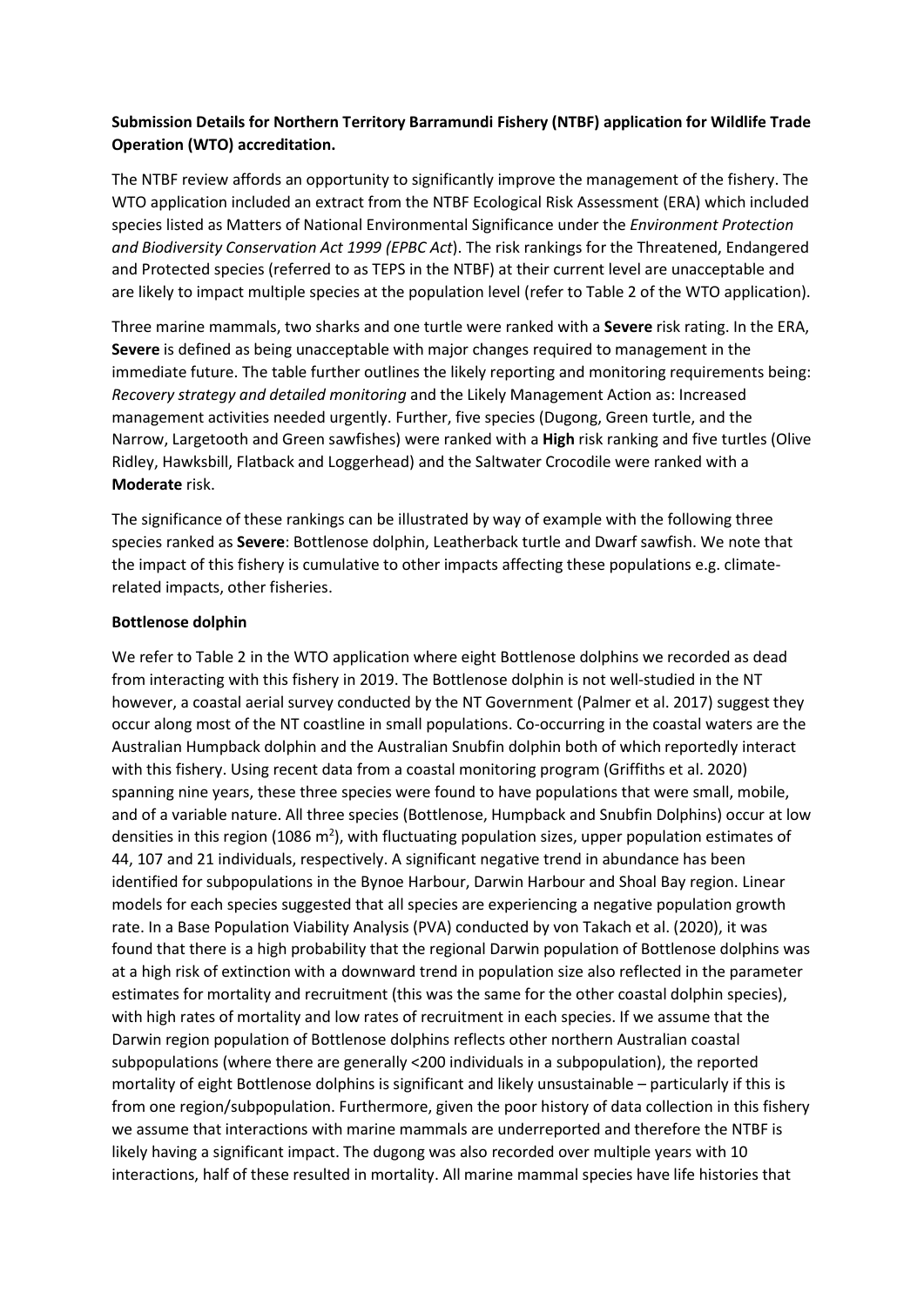render them highly vulnerable to population decline. Such declines are also difficult to detect given the mobility of these species and challenging behaviours that hamper detection.

#### Leatherback turtle

Like many other threatened species, marine turtles are susceptible to entanglement in gill nets and their life history traits make them vulnerable to over-exploitation The Leatherback turtle is listed as Endangered under the EPBC Act. It has been recorded on aerial survey off the NT coast though data on this species is limited. It is occasionally recorded foraging in the Gulf of Carpentaria, captured in the Northern Prawn Fishery and for many years nested regularly on the NT coast (although nesting hasn't been documented since 2011). Most leatherback turtles foraging in Australian waters are from the Western Pacific breeding stock and migrate to breed in neighbouring countries, particularly Papua New Guinea and the Solomon Islands. Leatherback nesting in eastern Australia hasn't occurred since 1996, they are reported as locally extinct. In the NT, annual nesting was recorded at Cobourg Peninsula up to 2011 and occasional nesting along the coast of Arnhem Land from Cobourg Peninsula to Maningrida, including Croker Island and the southern Gulf of Carpentaria. The area in which the NTBF operates overlaps with potential foraging and inter-nesting habitat for the Leatherback turtle. As the last known nesting place in Australia for the Leatherback turtle, serious consideration should be given to reducing any potential for interaction and mortality.

#### Dwarf sawfish

Dwarf Sawfish are listed as Vulnerable under the EPBC Act and are considered severely depleted across much of its range. It has a restricted habitat range where it's limited to northern Australia from Cape York Peninsula, Queensland, to the northern Pilbara region of Western Australia (Kyne et al. 2013). Its range overlaps with the NTBF operational area where it inhabits shallow (20 m depth) coastal waters and estuarine habitats (Thorburn et al. 2007) and it has the highest interactions with the NTBF of any sawfish. Table 2 in the ERA shows a total of 1121 individuals from 2015 to 2019 caught with 1000 being released alive. The locations are not included which is problematic when determining impacts to subpopulations. A further complication is that the sawfish species are often misidentified and underreported which suggests that the stated data is likely an underestimation of mortality in the NTBF. It is likely that this species is being significantly impacted by the NTBF.

Our fundamental concerns regard the current operation of the NTBF and the likely significant impact it is having on Listed Threatened and Listed Migratory species, notwithstanding this, the NT government is seeking WTO accreditation without any immediate commitment to change practice to address the stated risks to TEPS.